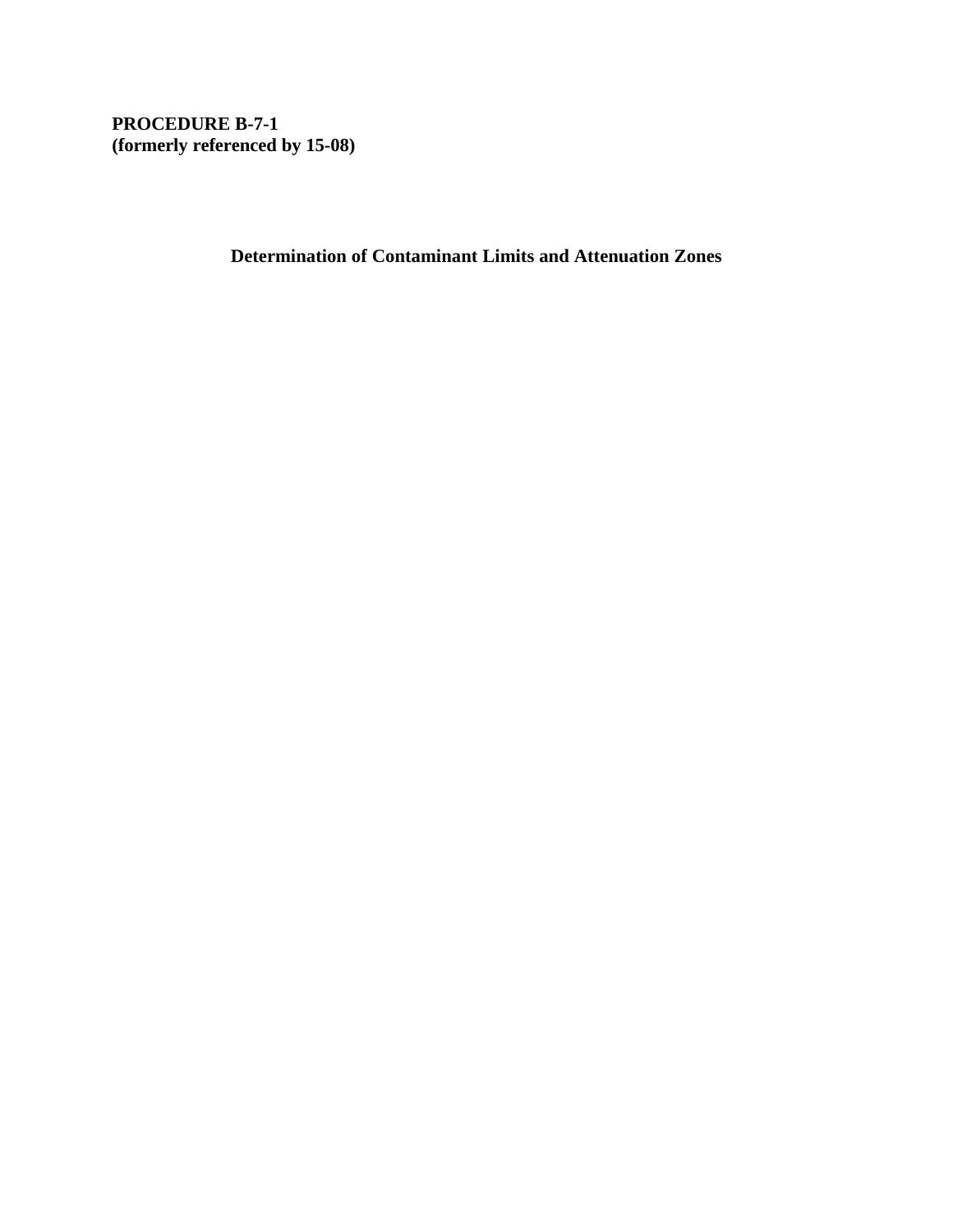## **Table of Contents**

## **1.0 INTRODUCTION**

## **2.0 MINISTRY RESPONSIBILITY AND AUTHORITY**

## **3.0 DEFINITION OF TERMS**

- 3.1 Disposal Site
- 3.2 Contaminant Attenuation Zone
- 3.3 Adjacent Property

## **4.0 CIRCUMSTANCES AND ENVIRONMENTS SUITABLE FOR A CONTAMINANT ATTENUATION ZONE**

- 4.1 Alternate Sources of Water Available
- 4.2 Contaminant Zone Limited
- 4.3 High Levels of Dissolved Solids Present
- 4.4 Areas Suitable in the Judgment of the Regional Director

## **5.0 THE DETERMINATION OF LIMITS FOR PROPOSED DISPOSAL**

## **SITES**

- 5.1 Basic Approach
- 5.2 Examples of the Application of the Concept
- 5.3 Examples of the Calculations
- 5.4 Site Assessment

## **6.0 THE DETERMINATION OF LIMITS FOR OPERATING DISPOSAL**

**SITES**

## **7.0 THE DETERMINATION OF LIMITS FOR DISPOSAL SITES REQUESTING APPROVAL FOR EXPANSION**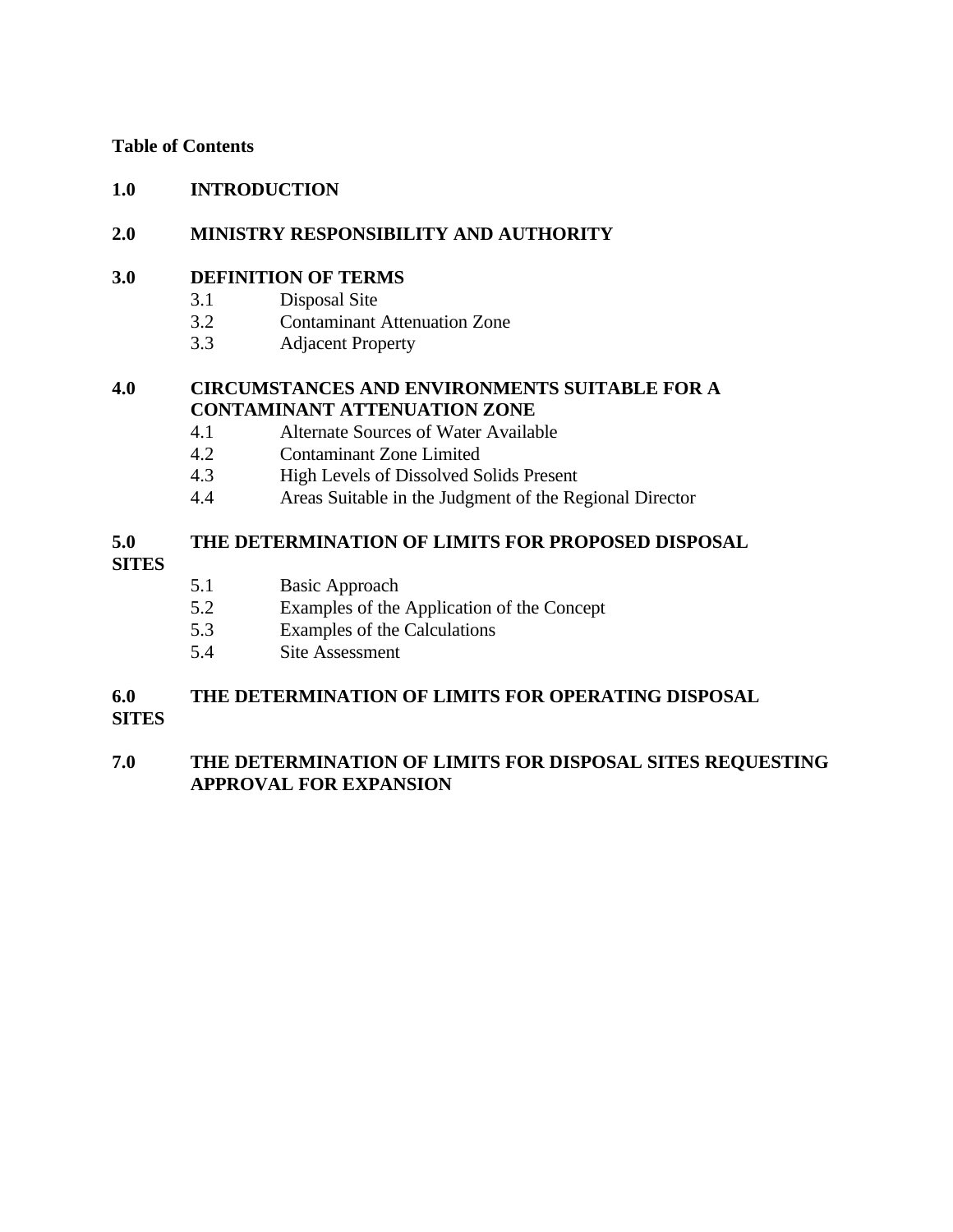## **1.0 Introduction**

In this document, the reasonable use concept is applied to: (a) determining quantitatively the acceptable levels of various contaminants originating in disposal sites and impinging on adjacent properties; and (b) assessing the suitability of a contaminant attenuation zone, and a disposal site. Terms are specifically defined in Section 3.0.

# **2.0 Ministry Responsibility and Authority**

The Ministry is charged with the conservation of the groundwater resources of the Province and the control of the use of these resources in an effective manner for the public good. To this end, the Ministry may wish to discourage the use of some environments for waste disposal and encourage the use of other environments. The Ministry position is that disposal sites should be placed in environments where their impact will be limited, that acceptable disposal methods should be used and that these methods should be compatible with those particular environments.

For waste disposal activities the Ministry has the management authority to:

- (a) Issue a Certificate of Approval which would permit the use of property for contaminant attenuation or treatment. Discharge to neighbouring property must have no more than a negligible or trivial effect on the existing and potential reasonable use of this property. This is accomplished by limiting any increases in contaminant levels caused by this discharge to those specified in Section 5.1. The question of whether the effect is negligible, if challenged, could be established by the courts, which would decide if there is damage and how it can be measured in terms of dollars. This is inherent in the approach used by the Ministry in other situations, such as the issuance of air approvals.
- (b) Prevent the owner of a disposal site, or a proposed disposal site, from using the sub-surface beneath the site for waste disposal purposes if this use is not felt to be in the public interest.

This management authority is subject to the limitations and qualifications in Guideline B-7, "Incorporation of the Reasonable Use Concept into MOEE Groundwater Management Activities."

# **3.0 Definition of Terms**

For the purpose of this document, the Ministry will consider three areas in assessing waste disposal proposals: the disposal site, the contaminant attenuation zone, and the adjacent property. These are defined in the following Sections.

## **3.1 The Disposal Site:**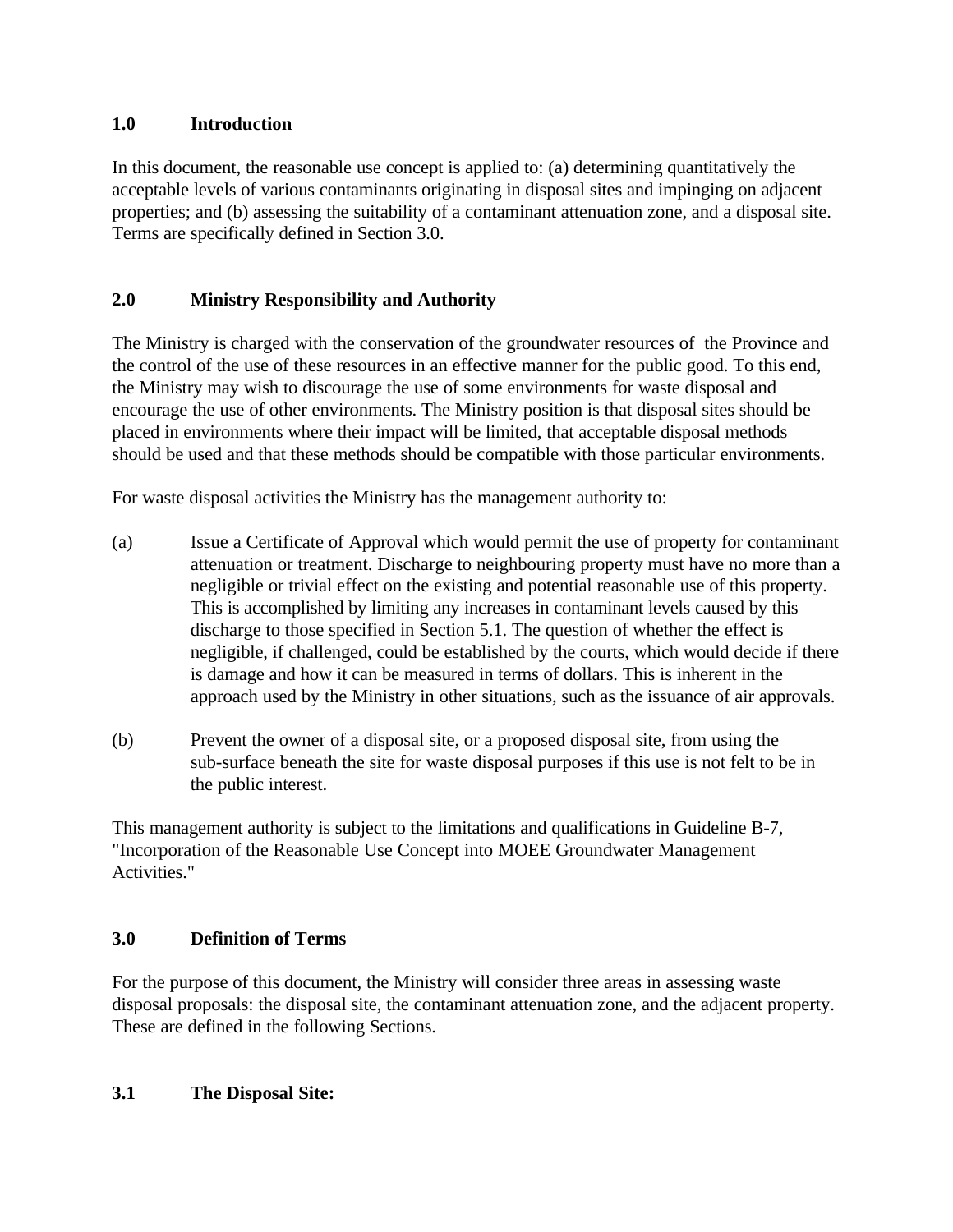For the purposes of this document the term "disposal site" includes, but is not limited to the following:

- (a) a "waste disposal site" under Part VI of the Environmental Protection Act (EP Act) and a "landfilling site" as defined in O. Regulation 309;
- (b) an "exfiltration lagoon" defined as a "sewage works" under the Ontario Water Resources Act (OWRA); and,
- (c) a "large subsurface sewage disposal system" under Part VIII of the EP Act and as defined in Notice 3/87, July 15 1987.

The intention is to identify the areas that receive waste and the adjoining land that is necessary for proper site operation. For example, in the case of a landfill, the disposal site or waste disposal site comprises the area on or in which wastes are deposited, (the "fill area"), and any bordering land, (the "peripheral area"), as shown on the accompanying diagram. In the case of an "exfiltration lagoon" or a "large subsurface sewage disposal system," terminology is defined in the appropriate guidelines.

The following comments apply to a disposal site:

- (a) Future use of the land should be strictly controlled. Based on technical considerations, such control should be permanent or continued until it can be shown that such control is no longer necessary (see Section 46, EP Act).
- (b) As there are environments which the Ministry does not believe are appropriate for waste disposal, the Ministry will either oppose the use of such environments or will insist that stringent safeguards be incorporated in any design for the disposal site and that there be appropriate monitoring and contingency plans. These safeguards may include provision for the collection and treatment of any contaminants which will be produced. Guidelines for identifying environments unsuitable for waste disposal are presented in Section 5.0 of Guideline B-7.

#### **The Contaminant Attenuation Zone 3.2**

The purpose of a "contaminant attenuation zone" is to allow the limited impairment of use of off-site property by means of easements or other methods without imposing the severe restrictions on land use which apply to the disposal site.

Where appropriate, a contaminant attenuation zone may be supported. It is outside of the disposal site and it is defined both with respect to the area of land which it underlies and also with respect to the depth at which it lies.

In the contaminant attenuation zone, it is intended that contaminants will be naturally attenuated to levels compatible with the reasonable use of the adjacent property as discussed in Guideline B-7, Section 3.2 and in order to meet the criteria specified in Section 5.1, below, contaminant levels in the contaminant attenuation zone may impair some uses of that zone. The operator of the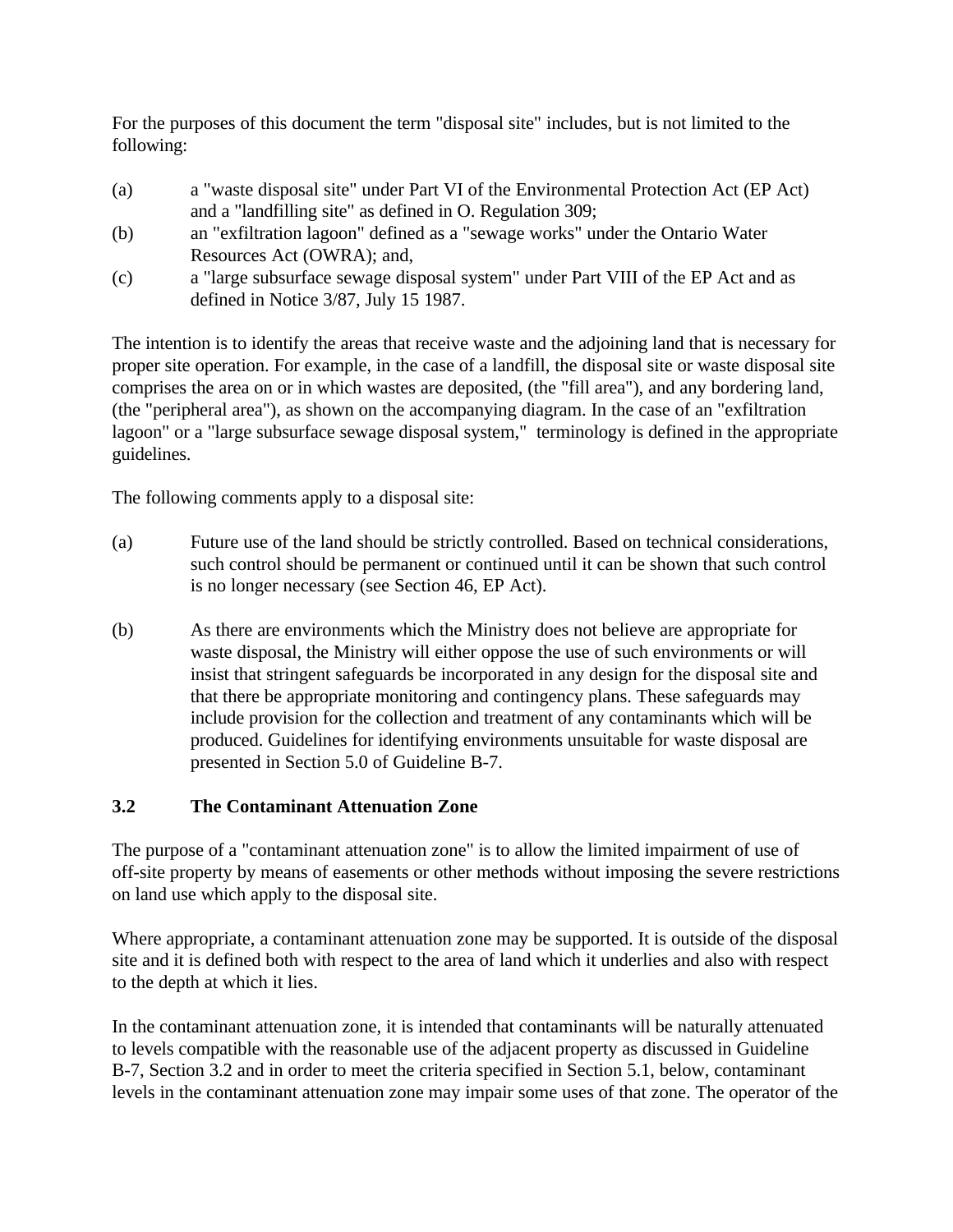disposal site must obtain the right to the use of this zone by reaching agreement with the property owner. The agreement should be registered on the title to this land.

Circumstances and environments favouring the designation of a contaminant attenuation zone are discussed in Section 4.0.

# **3.3 The Adjacent Property**

The "adjacent property" is the land bordering the disposal site or the contaminant attenuation zone. Discharge of contaminants to adjacent property will have no more than a negligible effect on the present or potential reasonable use of that property. This will ensure that:

- (a) the presence of the contaminant will not interfere with the construction, installation or good operation of any usual facility in the subsurface, such as utility conduits;
- (b) the soil will not be contaminated to a degree which would interfere with its use;
- (c) the groundwater will not be contaminated to a degree which would impair its reasonable use, as addressed in Guideline B-7 (Section 3.2).

# **4.0 Circumstances and Environments Suitable for a Contaminant Attenuation Zone**

The Ministry may support an application for a disposal site involving the acquisition of land or an easement for a contaminant attenuation zone only under the following circumstances:

# **4.1 Alternate Sources of Water Available**

An application may be supported where an alternate source of water is far superior to any associated with a contaminant attenuation zone. Here the Ministry may support the use of the groundwater for dilution and attenuation in a contaminant attenuation zone and take the position that the effect on reasonable uses on adjacent property would be negligible or insignificant, because that groundwater would not need to be used in any case.

This circumstance could arise as follows:

- (a) where two water-bearing units are present, one being far superior to the other with respect to the quality, quantity and the accessibility of the water contained in it, the Ministry may accept the inferior unit as a contaminant attenuation zone, provided that this will not interfere with the use of the superior unit; or
- (b) where good supplies of water are available, either from surface water sources or from municipal systems, and the groundwater supplies in a particular unit are marginal with respect to their quality and/or their quantity, the Ministry may support the use of that groundwater as a contaminant attenuation zone.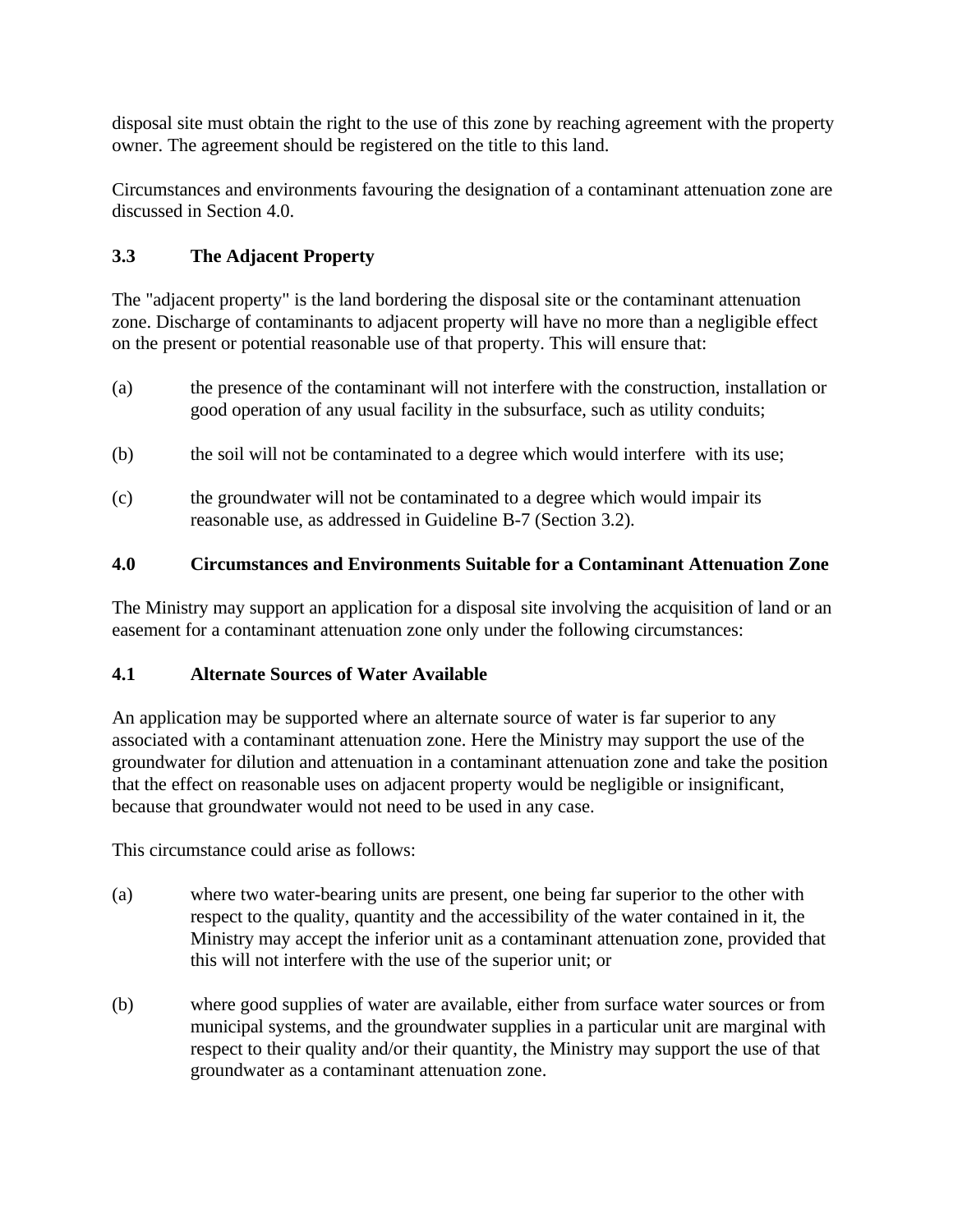# **4.2 Contaminant Zone Limited**

An application may be supported where only an acceptably small, clearly defined and hydrogeologically restricted portion of a subsurface unit will be degraded and this subsurface unit is not likely to be required for a higher use.

This procedure would allow the Ministry to support the use of certain Crown Lands in Northern Ontario or well defined zones of groundwater flow such as may be present in flood plains, as contaminant attenuation zones despite their physical ability to yield groundwater in "useful" quantities.

## **4.3 High Levels of Dissolved Solids Present**

An application may be supported, under special circumstances and on a case-by-case basis, where naturally high levels of iron, manganese and/or total dissolved solids (where these are associated with hardness) are present in the groundwater and as a result, the limits imposed in Section 5.1 can not be met (see situations described in Section 5.2, examples 2 and 3). It is necessary to assess on a case-by-case basis because:

- (a) unlike the case in surface waters, concentrations of iron, manganese and total dissolved solids commonly in excess of the Ontario Drinking Water Objectives are naturally present in Ontario groundwaters, and these groundwaters are routinely used for domestic supplies;
- (b) these parameters are not related to health, at the levels stated in the Ontario Drinking Water Objectives, and in addition can be removed from a water supply with commonly available techniques; and
- (c) it is not practical to eliminate waste disposal in a large percentage of the Province where the presence of iron, manganese and total dissolved solids naturally occurs in excess of the Ontario Drinking Water Objectives.

## **4.4 Areas Suitable in the Judgment of the Regional Director**

An application may be supported where, in the judgment of the Regional Director, the most appropriate use of that environment would be as a contaminant attenuation zone, although it is suitable for other purposes as well.

## **5.0 The Determination of Limits for Proposed Disposal Sites**

## **5.1 Basic Approach**

In accordance with the appropriate criteria for particular reasonable uses, such as those specified in the Guideline B-1: "Water Management -- Guidelines and Procedures of the Ministry of Environment and Energy", a change in quality of the groundwaters on the adjacent property will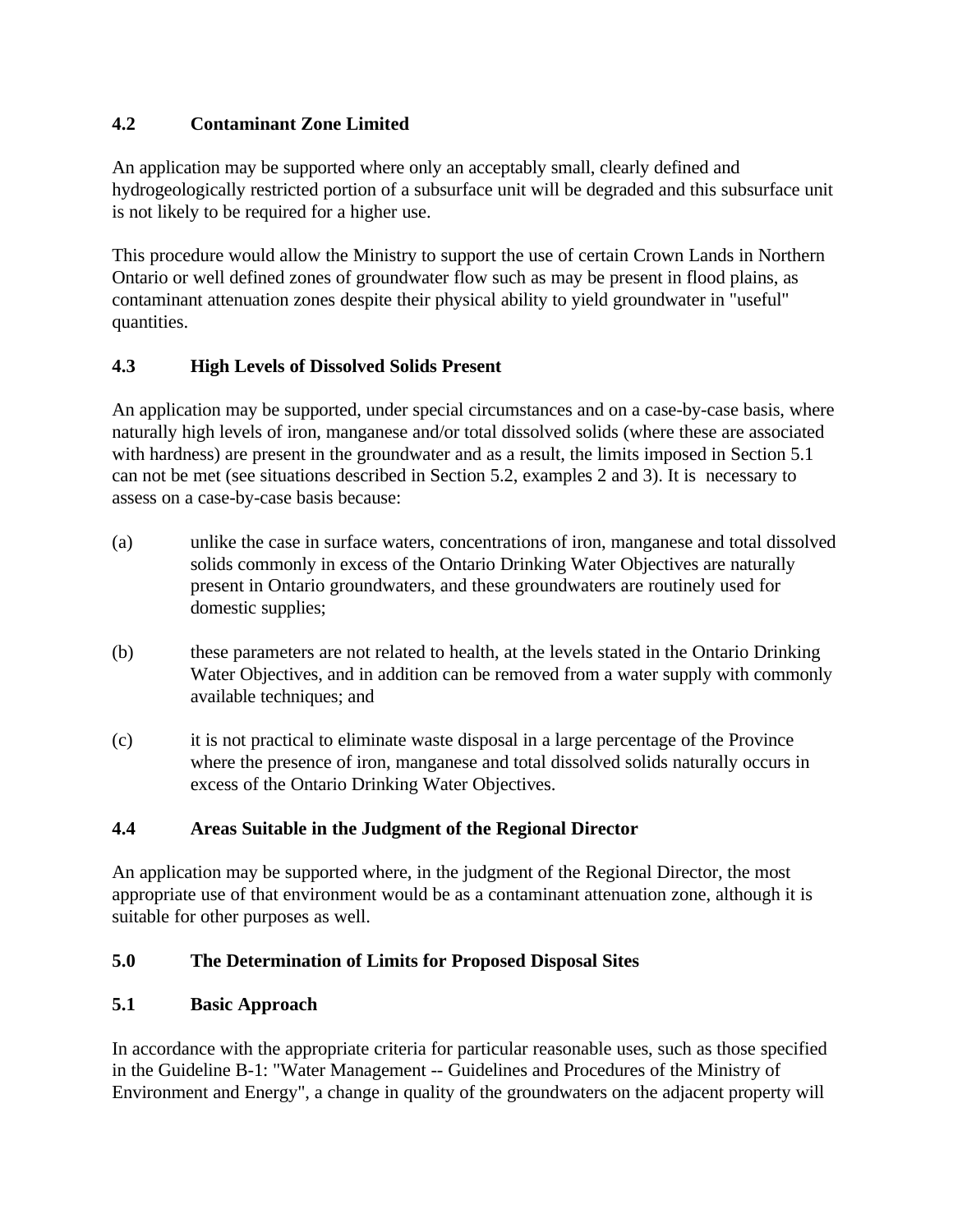be acceptable only as follows:

"Quality cannot be degraded by an amount in excess of 50% of the difference between background and the quality criteria for any designated reasonable use except in the case of drinking water. In the case of drinking water, the quality must not be degraded by an amount in excess of 50% of the difference between background and the Ontario Drinking Water Objectives for non-health related parameters and in excess of 25% of the difference between background and the Ontario Drinking Water Objectives for health-related parameters. Background is considered to be the quality of the groundwater prior to any man-made contamination."

This approach imposes a permanent upper limit to the amount of contamination that the owner of the adjacent property should have to tolerate. In accordance with Section 2.0, it is the Ministry's judgment that such increases in contaminant levels will have no more than a negligible or trivial effect on the existing or potential reasonable use of the adjacent property.

In assessing the amount of degradation that is acceptable, consideration is given to the natural, uncontaminated quality of the groundwater, the present quality of the groundwater and potential contamination of the groundwater from all sources.

# **5.2 Examples of the Application of the Concept**

Examples of the application of this concept to three different situations are provided below:

Example 1 -- Where the designated reasonable use of groundwater allows no change in quality, no change is acceptable.

Example 2 -- Where the designated reasonable use of the groundwater is drinking water and the groundwater quality is presently better than the Ontario Drinking Water Objectives, a lowering of water quality on the adjacent property will be acceptable in accordance with the formula stated above.

Example 3 -- Where one or more groundwater quality parameters are currently at concentrations greater than the limits specified in the Ontario Drinking Water Objectives, but the groundwater is nonetheless in use as a drinking water source, then no further increase in the levels of these water quality parameters will be acceptable (see Section 4.3 for possible exception). Under these circumstances, increases in other parameters may be allowed in accordance with Section 5.1.

# **5.3 Examples of the Calculations**

Two calculations are required to determine the amount of contamination that can discharge from a disposal site onto the adjacent property. The first calculation addresses the total contaminant impact at that location from all sources of contamination. The second addresses the permissible impact from the particular disposal site.

The maximum concentration (Cm) of a particular contaminant that would be acceptable in the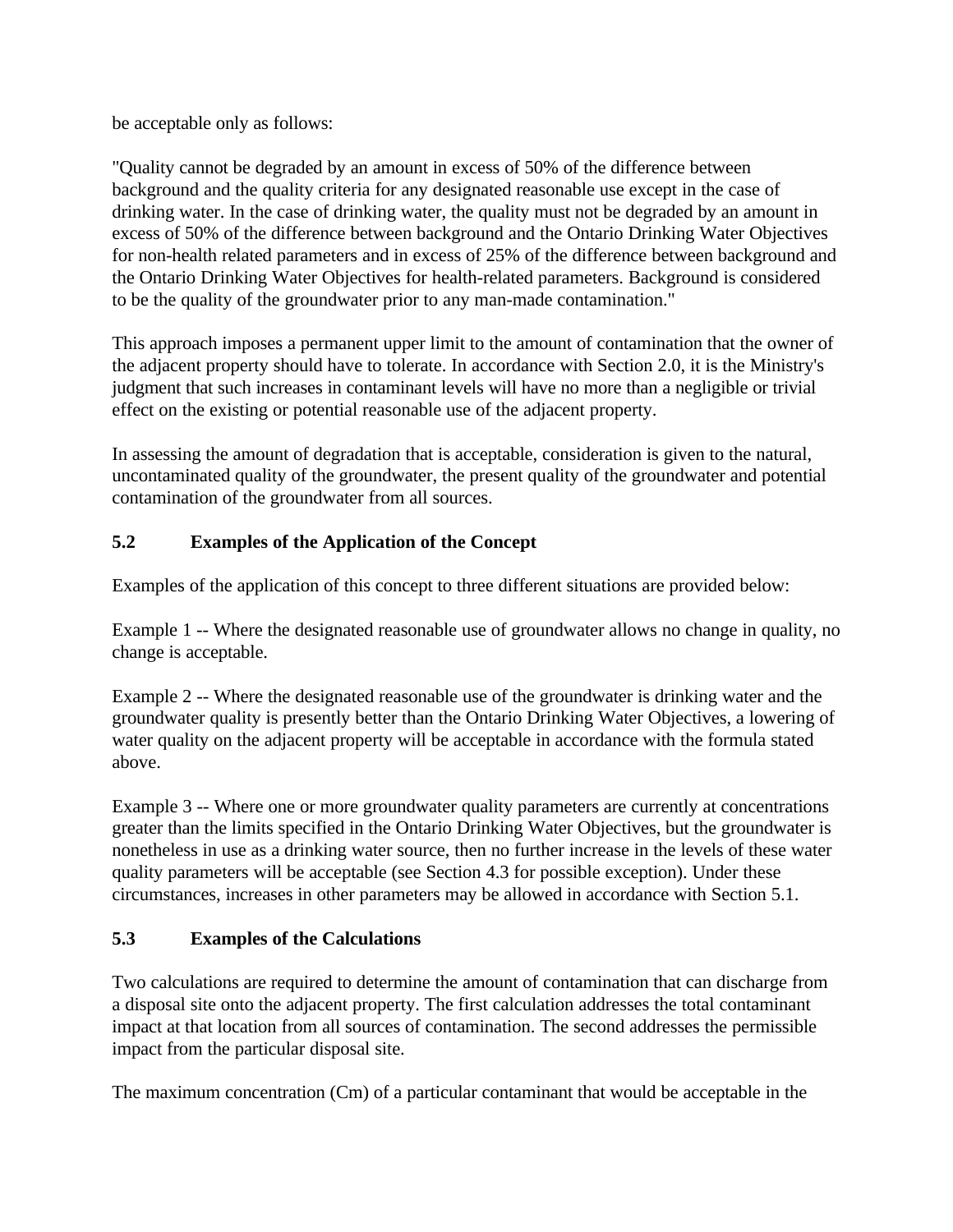groundwater beneath the adjacent property is calculated in accordance with the following relationship:

 $Cm = Cb + x(Cr-Cb)$ 

The terms are defined as follows:

- Cb This is the background concentration of the particular contaminant in the groundwater before it has been affected by human activity (Section 5.1). This allows consideration to be given to the amount of increase in contaminant level.
- Cr This is the maximum concentration of the particular contaminant that should, in accordance with the Province's water management guideline be present in the groundwater. This value is dependent on the use (reasonable use) to be made of that groundwater (see Guideline B-7). It allows consideration of the total amount of contamination.
- This is a constant that reduces the contamination to a level that is considered by the Ministry to have only a negligible effect on the use of the water. For drinking water x is 0.5 for non-health related parameters or 0.25 for health related parameters. For other reasonable uses it is 0.5 (Section 5.1). x

Levels of contamination greater than Cm may have an appreciable effect on the use of the adjacent property and the Ministry will not support an application for a disposal site with contaminant discharges which would cause this level to be exceeded.

The maximum concentration of a particular contaminant (Cw) originating in the disposal site that can be permitted to reach the adjacent property and still not cause Cm to be exceeded can be calculated in accordance with the following relationship:

$$
Cw = Cm - Cp - Co
$$

The terms are defined as follows:

- Cp This is the concentration of the particular contaminant in the groundwater at the time of assessment, (i.e. the present background). This water may already contain some contaminants (Section 5.1). These contaminant levels must be subtracted to determine the contaminant increment that can be permitted from the disposal site.
- Co This is the potential contaminant increase from other sources with a high degree of probability (see Guideline B-7, Section 4.1(b)). For example, potential chloride contamination from a highway under construction next to the site must be subtracted to determine Cw.

Using chloride from a landfill as an example, the maximum allowed chloride level (Cm) in the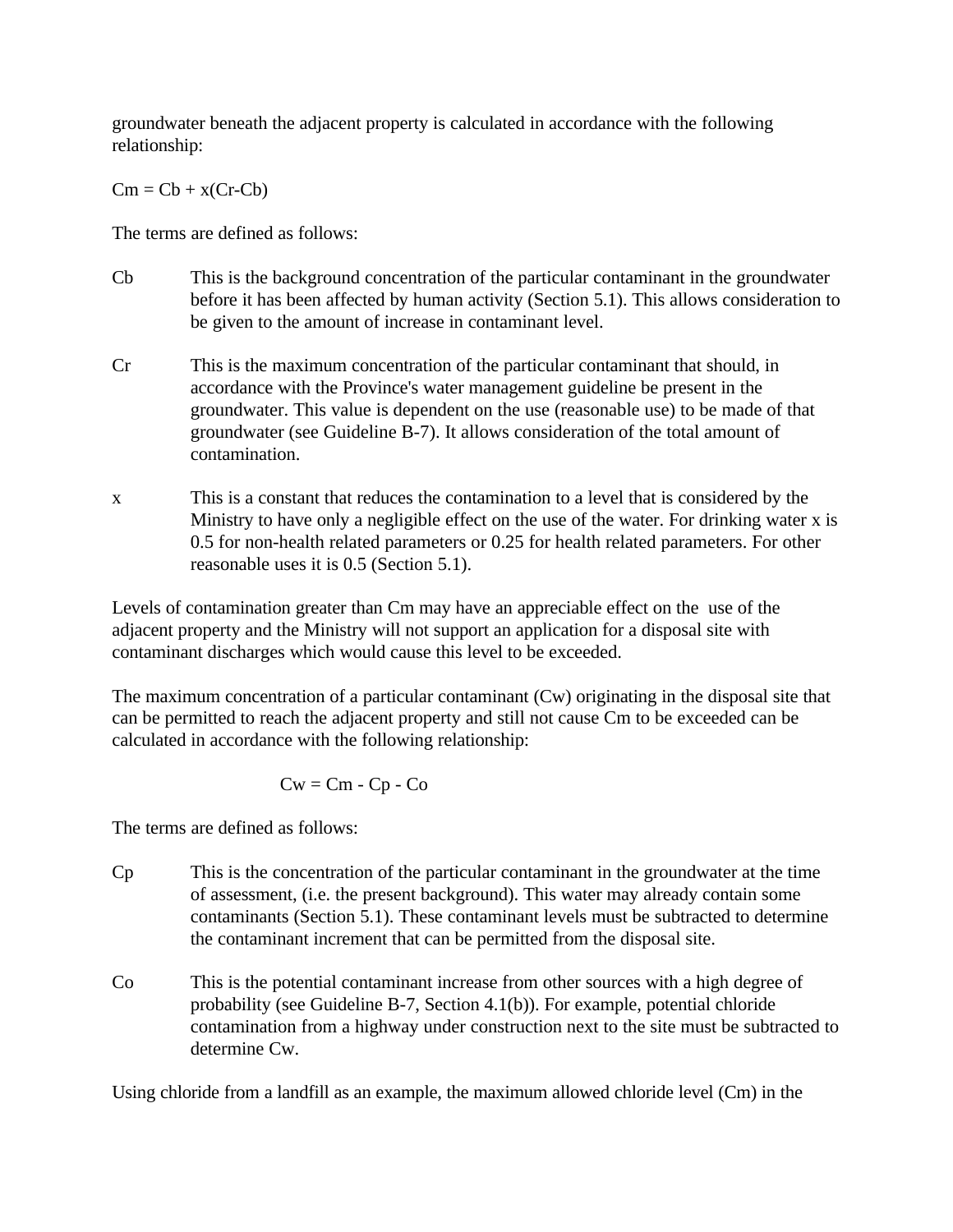groundwater beneath the adjacent property and the maximum chloride discharge (Cw) to the adjacent property from a hypothetical landfill are calculated as follows:

- (a) The reasonable use of the groundwater beneath the adjacent property has been determined to be for domestic supplies.
- (b) The Ontario Drinking Water Objective for chloride is 250 mg/L. This represents Cr.
- (c) The natural uncontaminated background concentration of chloride is estimated to have been 10 mg/L. This represents Cb.
- (d) The measured concentration of chloride at the time of the assessment is 40 mg/L. This represents Cp.
- (e) The expected additional chloride increase from a nearby highway that is presently under construction is estimated to be 20 mg/L. This represents Co.
- (f) Chloride is considered to be a non-health-related parameter and therefore the constant (x) is 0.5.

The maximum allowed concentration (Cm) of chloride beneath the adjacent property, in accordance with the relationship:

 $Cm = Cb + x$  (Cr-Cb) is therefore:

 $10 + 0.5$  (250-10) = 130 mg/L

The maximum concentration of chloride (Cw) from the disposal site that can be permitted to reach the adjacent property, in accordance with the relationship  $Cw = Cm - Cp - Co$  is therefore:

$$
130 - 40 - 20 = 70 \text{ mg/L}
$$

It should be noted that the chloride ion may not be the critical contaminant (i.e. the contaminant parameter which will most closely approach its maximum allowed value, Cm, and thus represent the limit to which the site is designed). However, it is commonly used in contaminant investigations because of its usefulness as a "tracer". The critical contaminant is dependent on several factors including the characteristics of the wastes and the hydrogeologic environment and is determined on a case-by-case basis.

## **5.4 Site Assessment**

The assessment of the proposed disposal site should be carried out in accordance with any pertinent Ministry guidelines. In addition, Section 4.0, "The Technical Basis for the Reasonable Use Approach," of Guideline B-7 should be considered with particular reference to those parts